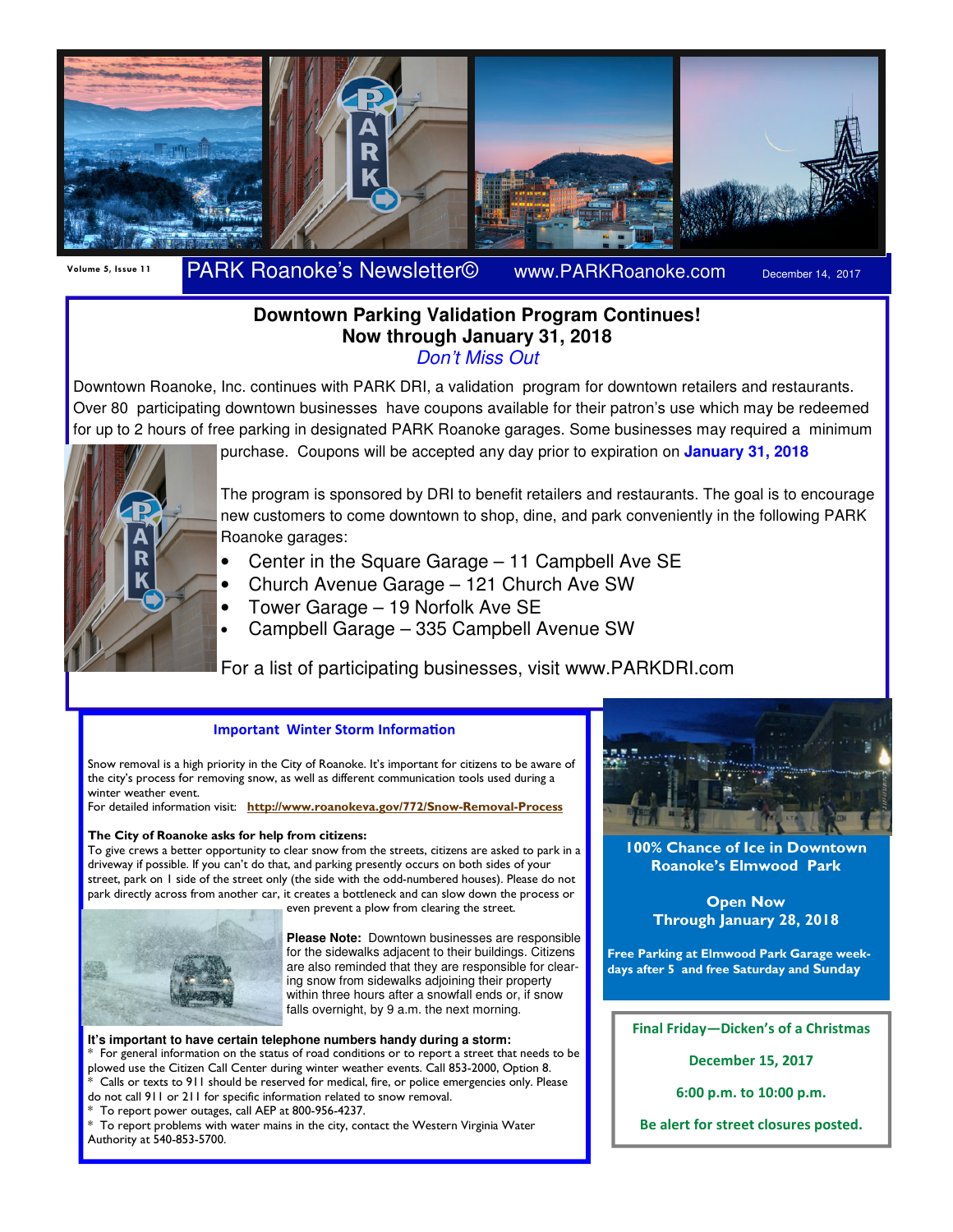## **DRIVE SMALL by** Jeremy Holmes

Director, RIDE Solutions

A program of the Roanoke Valley-Alleghany Regional Commission

With the holidays approaching it's time to start thinking of gift shopping. Of course, when it comes to shopping the best strategy is to shop small, supporting the wide variety of locally-owned business across the valley to keep our dollars in the pockets of our friends and neighbors.

If you want to stretch the value of every dollar you spend, in addition to shopping small you can drive small: take advantage of transportation options that allow you to get where you need to go, but with a lot fewer miles on your own car. By doing things like walking to the local shops, taking the bus to a lunch date, or carpooling to work with friends, you can cut your transportation expenses in half – meaning more money to support or local businesses.

The impact of driving small isn't just about saving money – it's keeping money here in the Roanoke valley. Did you know that about 90% of what we spend on every gallon of gas leaves our local economy? According to the U.S. Energy Information Administration, here's how the cost of a gallon of gas breaks down:

20% taxes

19% distribution and marketing

15% refining

47% crude oil

About half of what is paid in taxes goes to the Federal gas tax, so really only a little over 10% stays around in the form of state and local taxes. Fully 81% of what you spend on a gallon of gas leaves not only the local economy, but Virginia in some way. Even more importantly, that 47% dedicated to crude oil – much of that is probably leaving the country altogether.

When you save money on your transportation costs by using options like carpooling, bicycling, and taking the bus, that means more money in your pocket – and more money to spend at the amazing local restaurants, shops, and attractions right here in central and southwest Virginia. And every dollar you spend here is more likely to stay here and get spent again and again – about half of every dollar spent at a local business is reinvested locally, versus 14% spent at a chain store.

What are some ways you can drive small to help support the valley's economy? Here are a few ideas:

• Carpool to work with your coworkers on Mondays, then use what you save to take everyone to lunch at a local restaurant.

• Buy a monthly bus pass for commuting and other trips. Take what you'll save to visit a local bookstore and buy some reading material for your rides.

Walk or bike to your neighborhood grocery store rather than driving to a big box store. Use what you'll save to splurge on a local craft brew.

Bike with your family to a local show – saving money on gas and supporting live music.

The holiday shopping season may be over, but your commute takes place every day. So, along with shopping small, consider driving small – this winter, and all through the year!

For more information visit ridesolutions.org to explore your transportation options.